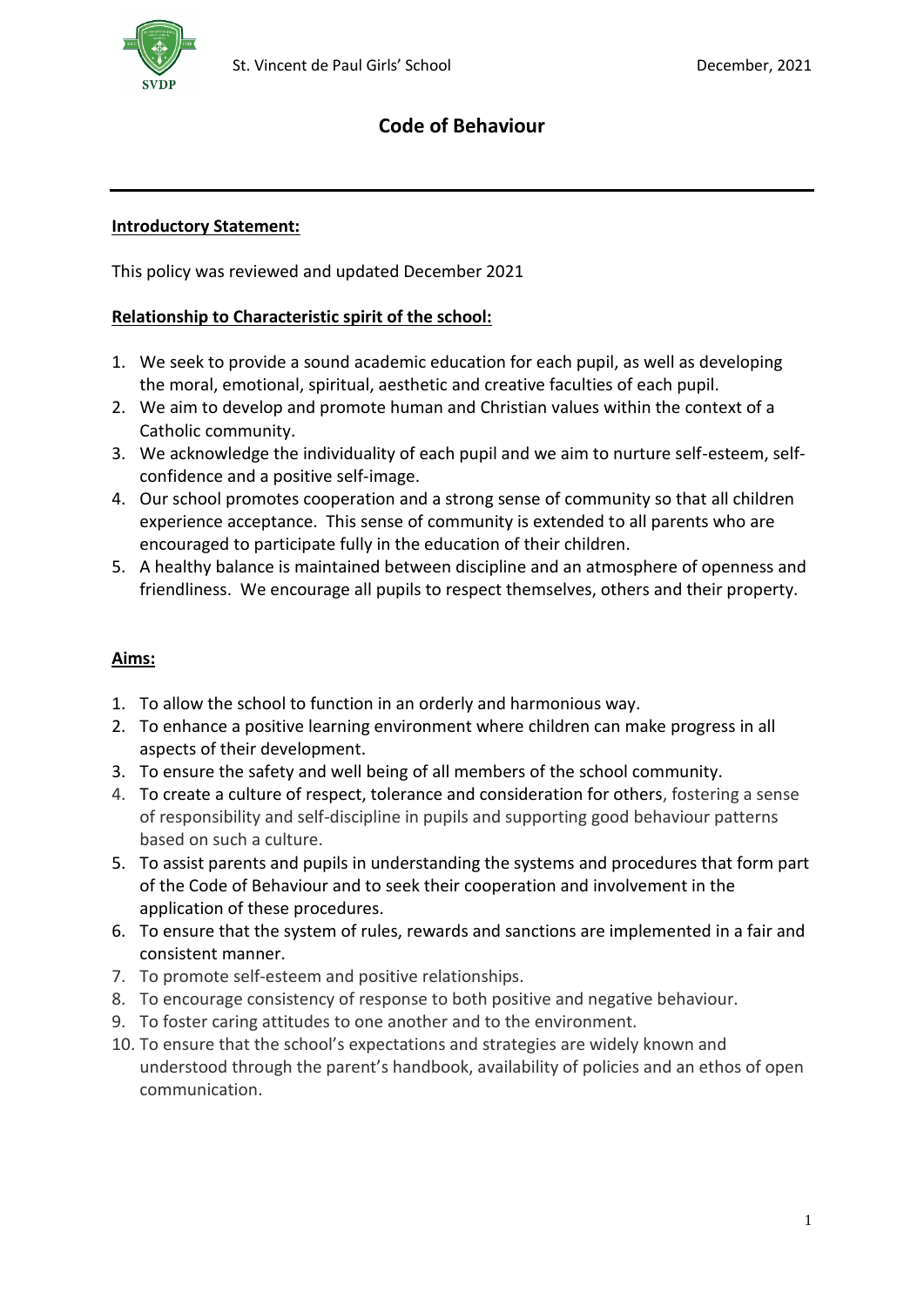

#### **Implementation – Responsibility of Adults**

Promoting good behaviour is the main goal of our Code of Behaviour. The whole school community will endeavour to highlight positive aspects of pupil behaviour.

As adults we should aim to:

- Create a positive climate with realistic expectations.
- Promote positive behaviour, through example, honesty and courtesy.
- Provide a caring and effective learning environment.
- Encourage relationships based on kindness, respect and understanding of the needs of others.
- Ensure fair treatment for all regardless of age, gender, race, ability or disability.
- Show appreciation of the efforts and contribution of all.

#### **Guidelines for Positive Behaviour**

In general, children react well to routines and boundaries. Establishing and maintaining rules and routines in the classroom can promote positive behaviour. Our school rules are designed to encourage self-respect and respect for others. Parents can be enormously supportive of the school's endeavour by discussing the rules with their children and helping them to understand why they should be observed.

- All children are expected to behave in a responsible manner showing consideration, courtesy and respect for other pupils and adults at all times.
- Children are expected to show respect for all school property and keep the school environment clean and litter free.
- Bullying will not be tolerated.
- Children must walk while in the school building at all times
- Children are expected to be in school on time and to stay until school ends. Children who come in late or need to leave early for whatever reason need to be collected by an adult and have a signed note from parents (this can be recorded on Aladdin).
- Children are expected to obey teachers' instructions and to work to the best of their ability
- Children should remain seated at all times while the class teacher is not in the room.
- Children should have a note from parents/guardians giving their permission to have a phone in school. (see Appendix A).
- Children with permission to have a phone in school, must have it switched off while on school premises and kept at the bottom of their school bag. If a child is found with a mobile phone switched on, the phone will be confiscated. The phone may be collected from the Principal's office by a parent/guardian. All other electronic gadgets are not allowed in school.
- The only instance where a pupil's mobile phone can be switched on during the school day is when the phone is used as a medical device ( eg. glucose monitoring system etc.). Prior agreement between the principal and parents/guardians is necessary.
- Behaviour on School Tours Children are expected to uphold the school's code of behaviour while on school tours and representing the school at various outings.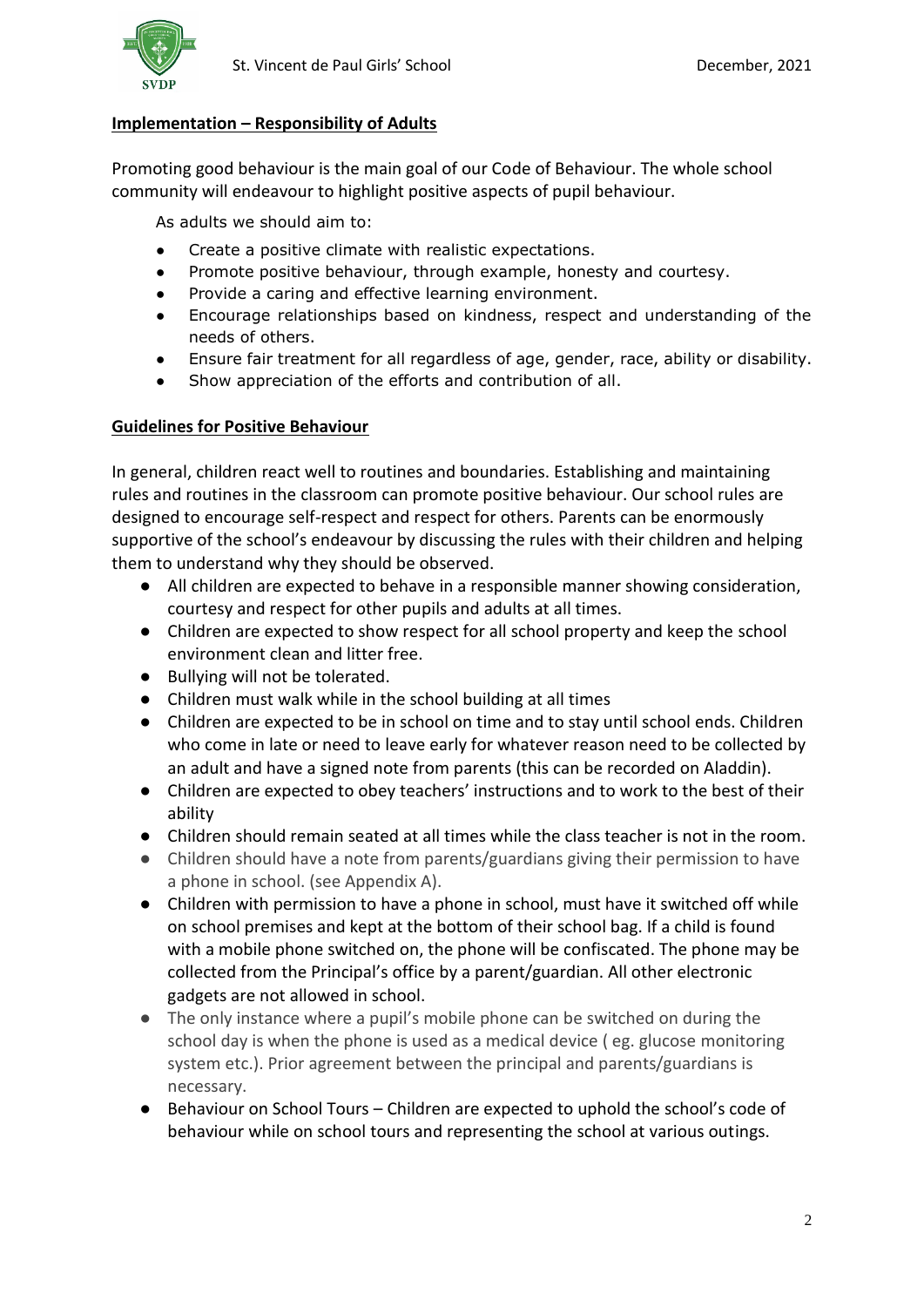

## **Caring for Self**

School Uniform

A school uniform helps a child to feel that she belongs to a school. Children need to be conscious that when wearing the uniform they represent the school and should behave accordingly. Our uniform consists of: Green skirt / pinafore/ trousers Green jumper / cardigan Cream Shirt Green socks / tights Tie & Crest (available in school only) School tracksuit with white polo shirt

- Children are expected to take pride in their appearance and to wear the school uniform /tracksuit on appointed days
- Long hair must be tied back at all times
- In the interest of safety, jewellery is limited to a watch, one small ring on finger and one set of studs or small sleepers in the ears.
- No make-up, nail varnish, false nails or fake tan

#### Healthy Food Policy

Please refer to our Healthy Eating Policy and encourage your child to eat a healthy lunch

#### **Behaviour in Class**

It is important that the classroom environment is such that the teacher may teach effectively and the pupils progress appropriately. Each pupil must therefore respect the right of others to learn. Any behaviour which interferes with this right is considered unacceptable and will incur sanctions. Bullying whether physical, verbal, psychological or cyber is not permitted. Each pupil is required to cooperate fully with the teacher's instructions. At the beginning of each academic year the class teacher in consultation and collaboration with the children will draft a list of class rules. These reflect and support school rules, while being applicable and appropriate to the children at each class level.

#### **Behaviour on the Yard**

Every effort is made to ensure the comfort and safety of the pupils in our care. Conduct which in any way threatens the safety and well-being of the individual or the group is therefore not permitted. This includes rough behaviour such as fighting, kicking, dragging, spitting etc. Pupils may leave the yard to enter the school only if the teacher on duty has given permission.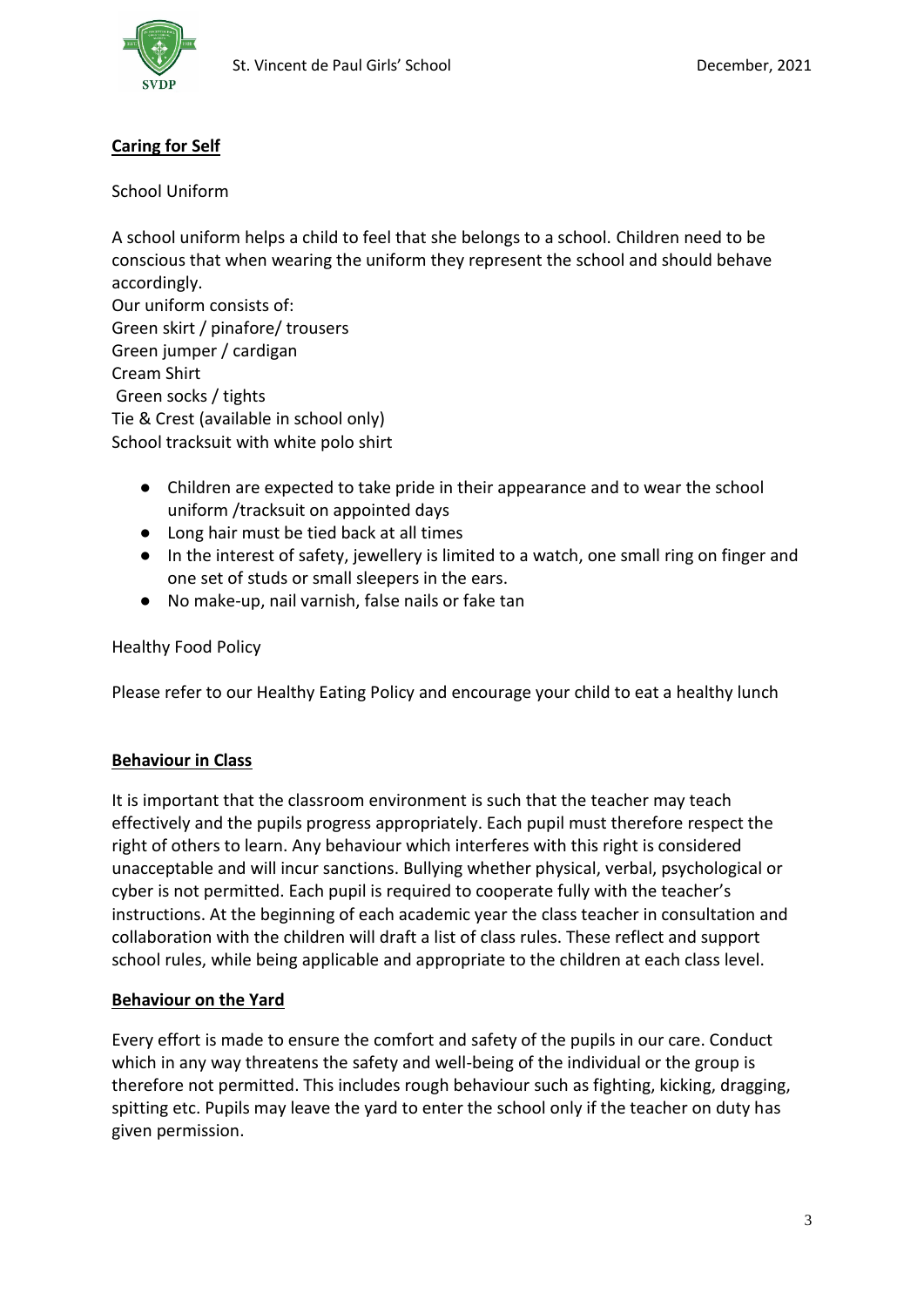

#### **Incentives and Strategies for Promoting Positive Behaviour**

All children deserve encouragement. Children will be encouraged, praised and listened to at all times by adults in the school. Praise is earned by the maintenance of good standards as well as by particularly noteworthy personal achievements. Rates of praise for behaviour should be as high as for work.

The following are some examples of how praise might be given;

- A quiet word or gesture to show approval
- A comment in a pupil's exercise book
- A visit to another member of staff or to the Principal for commendation
- A word of praise in front of a group or class
- A system of merit marks or stickers
- Delegating some special responsibility or privilege
- A mention to parents/guardian, written or verbal communication.

#### **Unacceptable Behaviour**

Three levels of misbehaviour are recognised: Minor, Serious and Gross. All everyday instances of a minor nature are dealt with by the class teacher. In cases of **repeated serious misbehaviour** or **single instances of gross misbehaviour**, parents will be involved at an early stage and invited to meet the teacher and/or the Principal to discuss their child's behaviour.

#### **Examples of serious misbehaviour:**

- Behaviour that is hurtful, bullying of any description verbal, psychological, physical, or by any other means, harassment, discrimination and victimisation.
- Behaviour that interferes with teaching and learning.
- Threats or physical hurt to another child/person e.g. pushing, hitting, kicking, biting, pinching, spitting, tripping someone up, etc.
- Damaging or taking property in the classroom, yard or school.
- Repeated aggression (both verbal and physical or any nastiness to other children).
- Being disrespectful to any member of teaching or ancillary staff e.g. back answering, cheating, lying, using bad language or taking exception to correction.
- Using a mobile phone during the school day, other than as a medical device.

#### **Examples of gross misbehaviour:**

- Assault on a pupil or teacher
- Serious theft
- Serious damage to property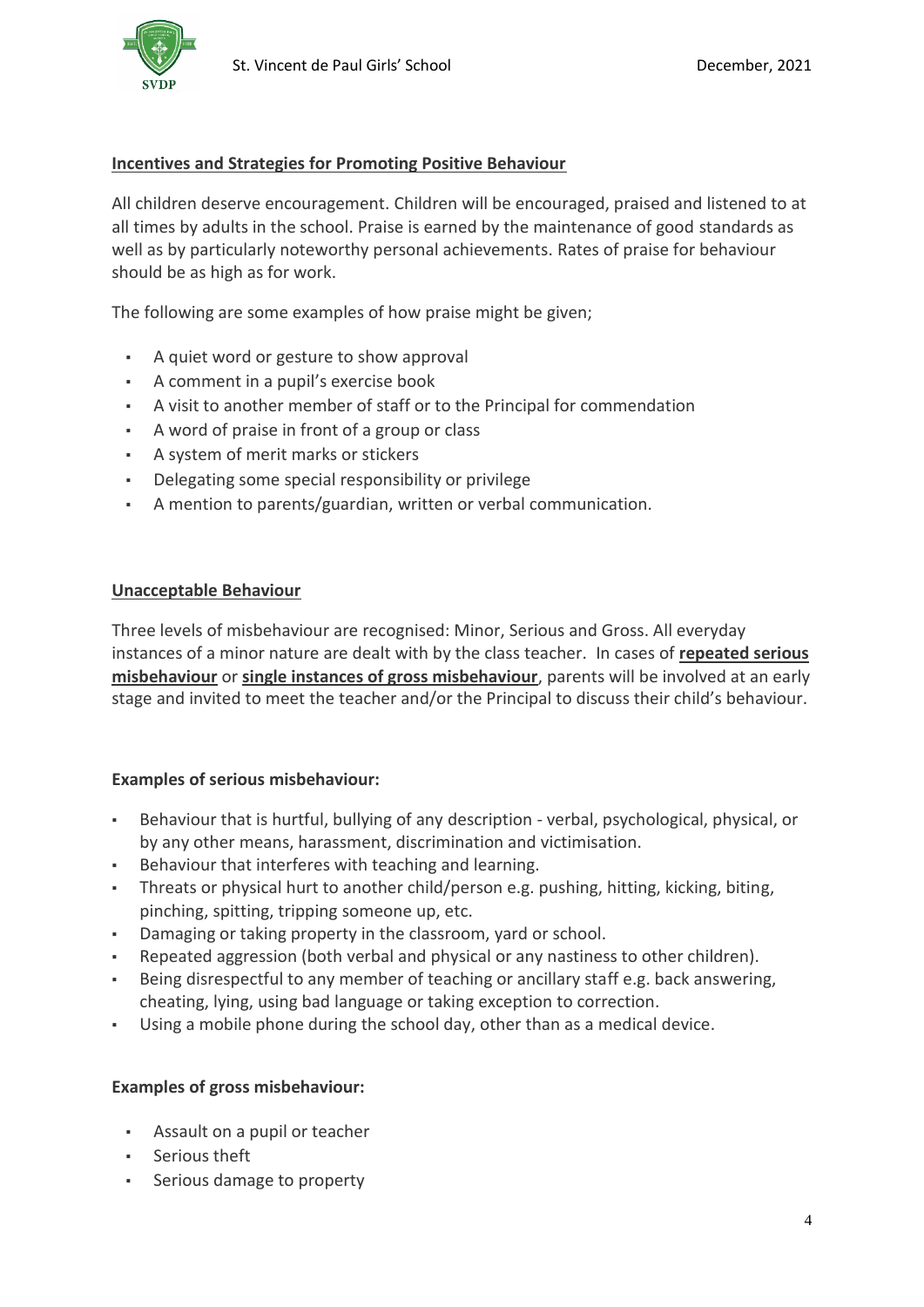

### **Sanctions**

The use of sanctions or consequences should be characterised by certain features:

- It must be clear why the sanction is being applied
- The consequence must relate as closely as possible to the behaviour
- It must be made clear what changes in behaviour are required to avoid future sanctions
- Group punishment should be avoided as it breeds resentment
- There should be a clear distinction between minor and major offences
- It should be the behaviour rather than the person that is the focus

The following steps will be taken if children behave inappropriately. The steps are listed in order of severity with one being for a minor misbehaviour and ten being for serious or gross misbehaviour. The list is by no means exhaustive. Teachers may put in place alternative measures bearing in mind the features by which sanctions should be characterised. The aim of any sanction is to prevent the behaviour occurring again and, if necessary, to help the pupils devise strategies for this.

- 1. Investigation and reasoning with pupil
- 2. Verbal reprimand including advice on how to improve
- 3. Temporary separation from peers within class
- 4. Prescribing extra work/ writing out the story of what happened
- 5. Loss of privileges
- 6. Detention during break
- 7. Communication with parents
- 8. Referral to Principal
- 9. Formal communication with parents
- 10. Exclusion (Suspension or Expulsion) from school (in accordance with Rule 130 of the Rules for National Schools as amended by circular and Education Welfare Act 2000)

\*\*\*Pupils should not be deprived of engagement in a Curricular Area, except on the grounds of health & safety.

### **Suspension and Expulsion**

Before serious sanctions such as detention, suspension or expulsion are used, the normal channels of communication between school and parents will be employed. Where it is proposed to detain a pupil after school hours, the parents or guardians will be notified. Communication with parents may be verbal or by letter depending on the circumstances.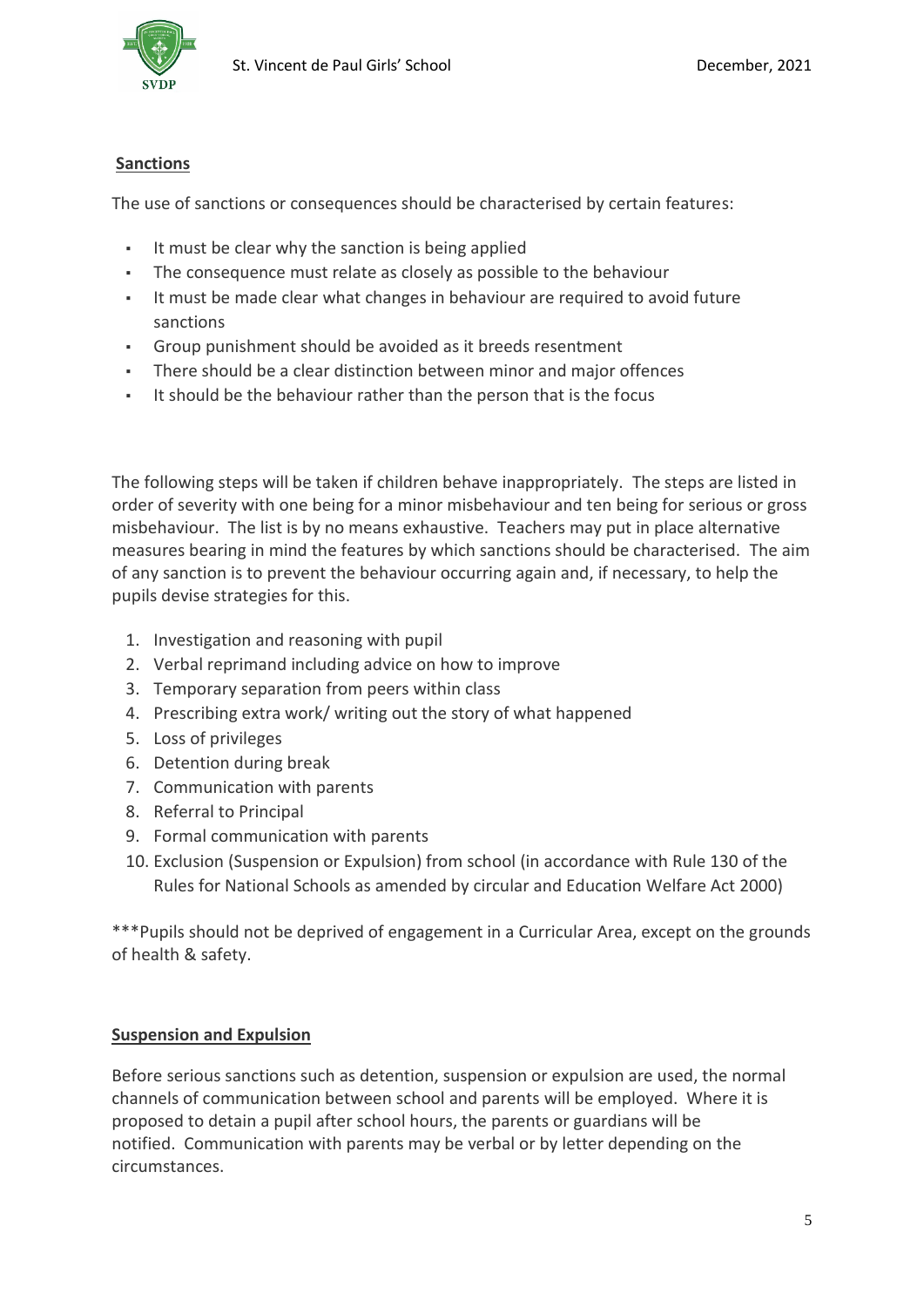

For gross misbehaviour or repeated instances of serious misbehaviour suspension may be considered. Parents will be invited to come to the school to discuss their child's case. Aggressive, threatening or violent behaviour towards a teacher or pupil will be regarded as serious or gross misbehaviour.

Where there are repeated instances of serious misbehaviour, the Chairperson of the Board of Management will be informed and the parents will be requested in writing to attend at the school to meet the Chairperson and the principal. If the parents do not give an undertaking that the pupil will behave in an acceptable manner in the future the pupil may be suspended for a period. Prior to suspension, where possible, the Principal may review the case in consultation with teachers and other members of the school community involved. Due regard will be made to records of previous misbehaviours, their pattern and context, sanctions and other interventions used and their outcomes. Any relevant medical information will also be taken into account. Suspension will be in accordance with the Rules for National Schools and the Education Welfare Act 2000.

In the case of gross misbehaviour, where it is necessary to ensure that order and discipline are maintained and to secure the safety of the pupils, the Board may authorise the Chairperson or Principal to sanction an immediate suspension for a period not exceeding three school days, pending a discussion of the matter with the parents. The Board of Management as required by law will, at all times, follow fair procedure when proposing to suspend a pupil as outlined in paragraphs 10.3 and 10.4 7 of the National Educational Welfare Board's publication Developing a Code of Behaviour: Guidelines for Schools.

### **Removal of Suspension (Reinstatement)**

Following or during a period of suspension, the parent/guardian may apply to have the pupil reinstated to the school. They must give a satisfactory undertaking that a suspended pupil will behave in accordance with the school code of behaviour and the Principal must be satisfied that the pupil's reinstatement will not constitute a risk to the pupil's own safety or that of the other pupils or staff. The Principal will facilitate the preparation of a behaviour plan for the pupil if required and will re-admit the pupil formally to the class.

### **Expulsion**

Expulsion may be considered in an extreme case, in accordance with the Rules for National Schools and the Education Welfare Act 2000. Before suspending or expelling a pupil, the Board shall notify the Local Welfare Education Officer in writing in accordance with Section 24 of the Education Welfare Act.

### Procedures in respect of Expulsion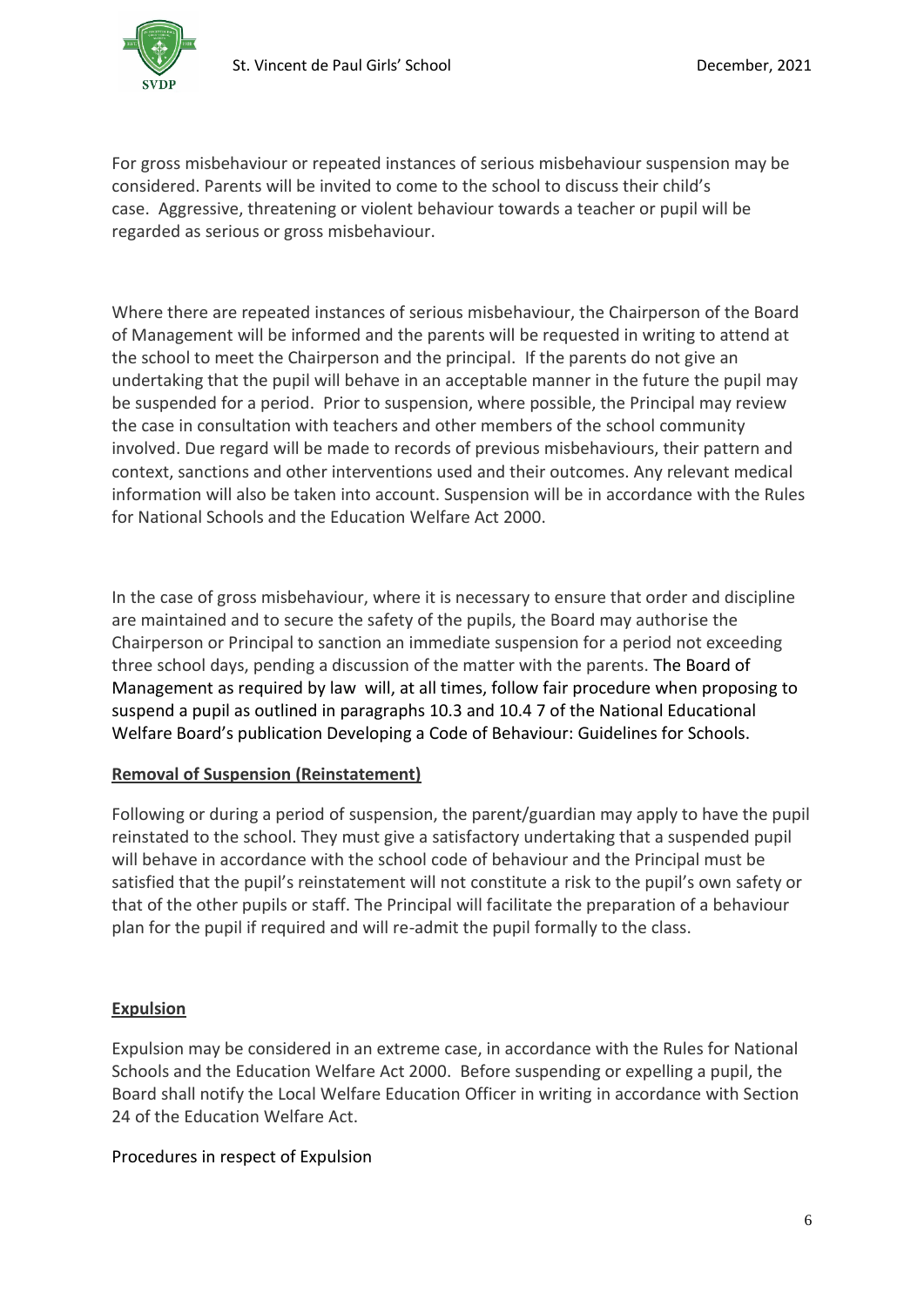

Schools are required by law to follow fair procedures prescribed under the Education (Welfare) Act 2000, when proposing to expel a student. Where a preliminary assessment of the facts confirms serious misbehaviour that could warrant expulsion, the procedural steps will include:

1. A detailed investigation carried out under the direction of the Principal.

2. A recommendation to the Board of Management by the Principal.

3. Consideration by the Board of Management of the Principal's recommendation; and the holding of a hearing.

4. Board of Management deliberations and actions following the hearing.

5. Consultations arranged by the Education Welfare Officer.

6. Confirmation of the decision to expel.

These procedures assume that the Board of Management is the decision-making body in relation to expulsions.

It is a matter for the Board of Management to decide which of the tasks involved in these procedural steps requires separate meetings and which tasks can be accomplished together in a single meeting, consistent with giving parents due notice of meetings and a fair and reasonable time to prepare for a Board hearing

## **Appeals**

At the time when parents are being formally notified of a suspension or expulsion, they and the student will be told about their right to appeal to the Secretary General of the Department of Education and Skills under section 29 of the Education Act 1998 and will be given information about how to appeal.

### **Children with Special Needs**

All children are required to comply with the code of behaviour. However, the school recognises that children with special needs may require assistance in understanding certain rules. Specialised behaviour plans will be put in place in consultation with parents and the class teacher, learning support/ resource teacher, and or Principal will work closely with home to ensure that optimal support is given. Cognitive development will be taken into account at all times. Professional advice from psychological assessments will be invaluable.

The children in the class or school may be taught strategies to assist a pupil with special needs adhere to the rules and thus provide peer support. This will be done in a supportive and safe way, acknowledging and respecting the difference in all individuals.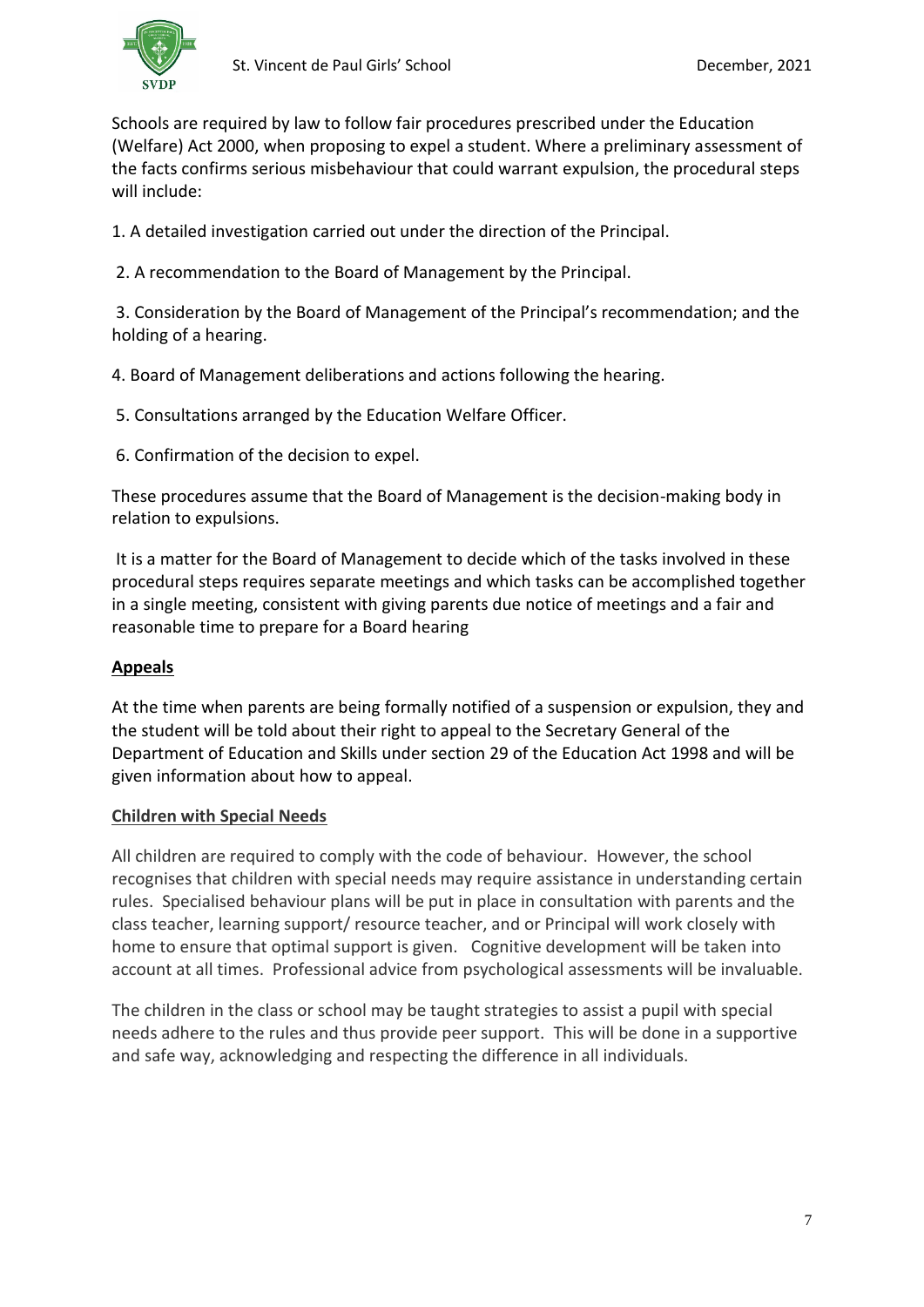

#### **Methods of Communicating with Parents**

Communicating with parents is central to maintaining a positive approach to dealing with children. Parents and teachers should develop a joint strategy to address specific difficulties, in addition to sharing a broader philosophy which can be implemented at home and in school.

A high level of co-operation and open communication is seen as an important factor encouraging positive behaviour in the school. Structures and channels designed to maintain a high level of communication among staff and between staff, pupils and parents have been established and are being reviewed regularly.

Parents should be encouraged to talk in confidence to teachers about any significant developments in a child's life, in the past or present, which may affect the child's behaviour.

The following methods are to be used at all levels within the school:

- Informal parent/teacher meetings and formal parent/teacher meetings
- Communication through children's homework journal
- Letters/notes from school to home and from home to school
- Contact via phone as required
- School website
- **Newsletter**

#### **Methods for the recording of breaches of behaviour.**

The Principal and teachers will note times, dates and incidents as necessary.

#### **Further Procedures and Practices:**

- If pupils cycle to school, we strongly advise that a cycling helmet should be worn.
- Teaching of the curriculum is adapted and modified to suit individual children's needs.
- Parents are requested to make an appointment with the class teacher to discuss any matters relating to their child.
- We recommend that mobile phones should not be brought to school for safety reasons. If a child brings a mobile phone to school, protocols and procedures must be followed as set out in 'Guideline for Positive Behaviour' (see above) and consent must be provided (see Appendix A).
- Parents who come into the school grounds may not approach pupils with regard to perceived problems. All such matters should be referred to the teachers.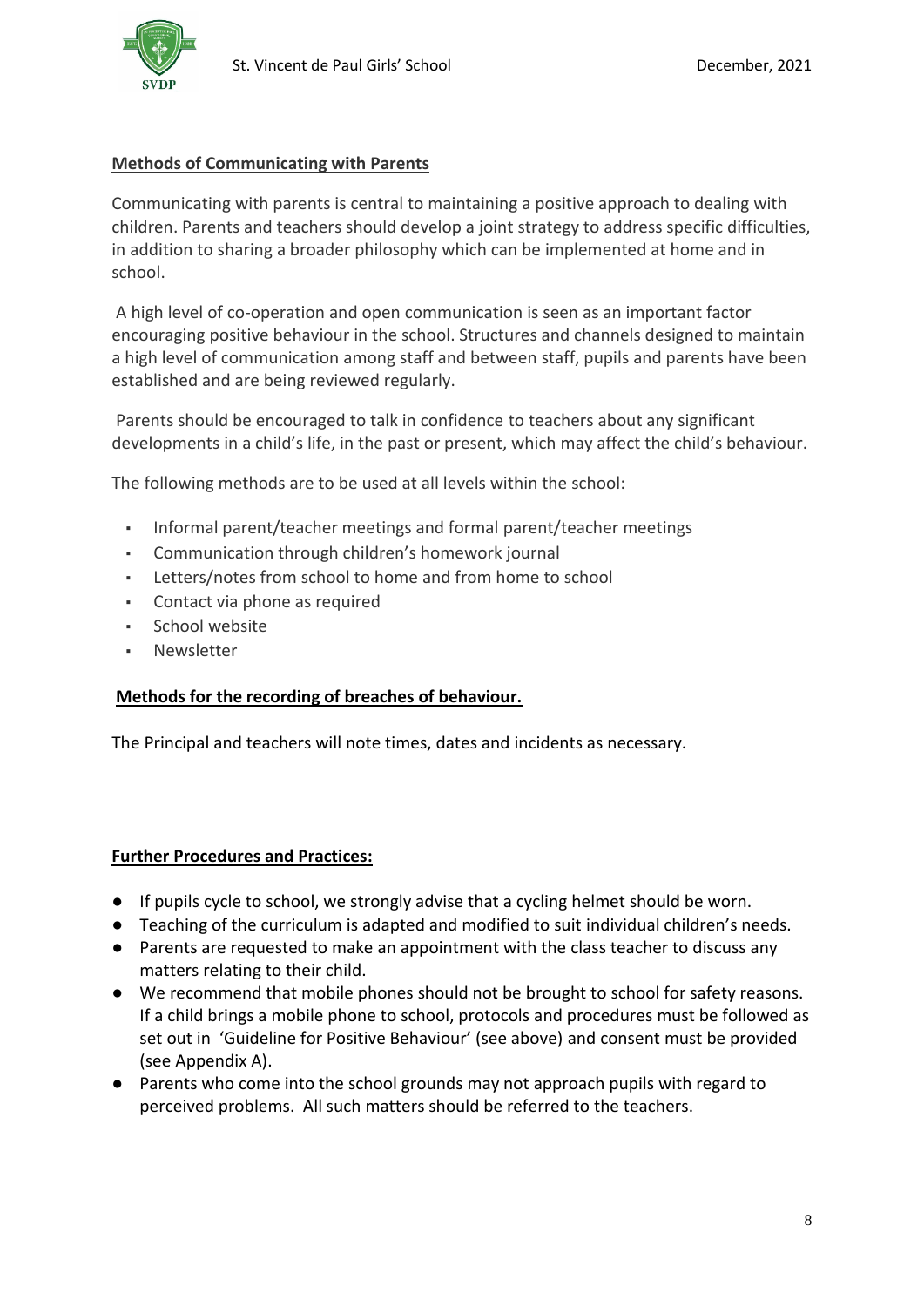

### **Success Criteria:**

- Positive feedback from parents through informal communications and at parent teacher meetings.
- Positive feedback from pupils.
- Positive feedback from teachers based on teacher observation.
- That a pleasant and cooperative atmosphere continues to prevail and is noted by visitors to the school.

#### **Roles and Responsibility:**

- The Board of Management will provide a comfortable and safe environment, supporting the Principal and Staff in implementing the Code of Behaviour.
- Each teacher will adopt the Code of Behaviour and monitor the implementation of this policy.
- Coordination and overall monitoring will be undertaken by the Principal and Deputy Principal.
- Parents will be aware of the policy and will understand the importance of compliance and co-operation, encouraging and supporting their children in its implementation.
- Pupils will be encouraged to follow class and school rules, showing respect for oneself, others and for all school property
- Support staff will be aware of the policy and co-operate in its implementation.

The Code of Behaviour Policy for St Vincent de Paul Girls' School was reviewed by the Board of Management.

Chairperson: \_\_\_\_\_\_\_\_\_\_\_\_\_\_\_\_\_\_\_\_\_\_\_\_\_ Date: \_\_\_\_\_\_\_\_\_\_\_\_\_\_\_\_\_\_\_\_\_\_\_\_\_\_\_\_\_\_\_\_\_\_\_

Principal:  $\Box$ 

#### **Communication:**

Policy to be provided to all new pupils on enrolment. Policy to be made available to the Parents Association Policy to be displayed on the school website.